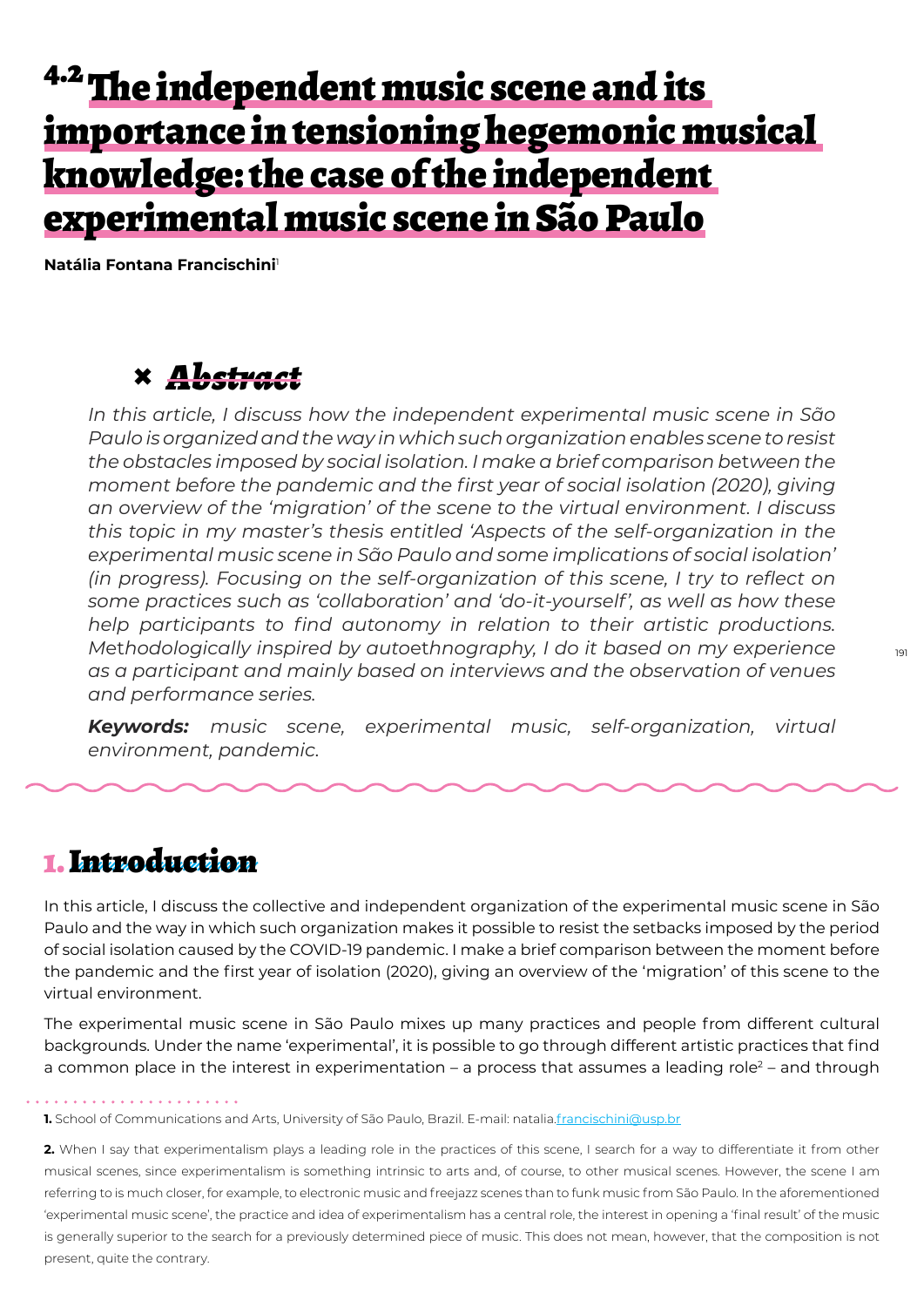the form of collective organization with a tendency to collaboration. It's as if this experimental music scene were composed by fragments from other scenes (such as noise, improvisation, electronics, among others<sup>3</sup>). This way, it is possible to see artists moving between these different repertoires and getting involved with different musical projects.

### 2. Some independent venues

Before the pandemic, there was a diversity of venues where much of this artistic production took place. These places were managed, mostly, by collectives of artists, dedicated exclusively (or not) to the production of the experimental music. They functioned independently, seeking autonomy from an institutionalized and commercial cultural structure. In my master's research, I particularly studied three of these independent venues: *Ibrasotope Música Experimental*, *AUTA* and *Estúdio Mitra*. Each one had particularities in relation to the material conditions that made them exist as 'independent cultural centers', as well as their form of internal organization and their objectives in relation to the scene they composed. Below, I briefly tell you about each of them:

Ibrasotope was an important venue exclusively dedicated to experimental production in the city of São Paulo and it functioned as a kind of cultural center and housing. The place had many residents and different managers throughout its existence, being always organized by a small group of people. According to the founders Henrique Iwao and Mário Del Nunzio, the desire in such challenging work arises from experiences they went through during the years they attended the undergraduate composition, school, alongside other colleagues with whom they sought to create spaces for coexistence, debate and production, "something rare in the academic environment" at that time (Iwao & del Nunzio, 2009, p. 6). Ibrasotope aimed to foster an experimental music scene in which it was possible to establish exchanges, promote meetings and make such repertoire accessible 'outside the academy'. The program was organized in different series of activities, firstly dedicated to electro-acoustic music and, later, it promoted a varied circuit of practices linked to the term 'experimental music'. With the arrival of Natacha Maurer, in 2010, both the organization and the musical practices diversified. The curatorship was open to any artists who were interested in performing there. And, in this sense, the production work was related to 'scheduling' dates and marketing. There was an interest in making the venue as accessible as possible, fostering audiences by paying offering a pay what you can tickets, selling affordable drinks and establishing a relaxing 'party' atmosphere. Ibrasotope was basically maintained by dividing the expenses among the residents. This venue was responsible for a great dynamization of the experimental music in the city, attracting artists from all over the country, as well as foreign ones. They also promoted important festivals such as the International International Festival of Experimental Music (2015- 2017). After 10 years, Ibrasotope ended its activities in 2017, mainly due to the growing difficulties brought by the conservative shift in Brazilian politics, which directly affected the culture and the permanence of these independent venues, given the few resources they have.

AUTA was inaugurated in September of 2019, created by the artists Carla Boregas, Anelena Toku and Juliana Rodriguez. The venue was an important meeting point for the punk, electronic and experimental scenes. In an interview I carried out with Carla Boregas in February 2021, the artist reported that AUTA materialized an old desire to manage a 'bar' in which it was possible to present different artistic activities, stimulate 'exchanges', 'reception' and 'blend' of people, with a good infrastructure, without a very onerous maintenance cost and without necessarily focusing on a specific musical aspect (Boregas, 2021). Carla Boregas also reports that the artists performed a division of tasks, but that they always 'did everything' like managing the events, working on sound techniques during the presentations, organizing and cleaning the venue after the events. According to the artist, it was the resources acquired from the sales that paid the establishment's rent. However, at least once a month it was necessary to hold a collaborative event to ensure the maintenance of the space and the payment of basic expenses: all the amount collected, instead of being distributed between the house and the artists, was donated to the venue. Even in a short time of existence, AUTA held dozens of events, promoted several workshops, in which artists from the most diverse segments circulated. Unfortunately, with the arrival of the COVID-19 pandemic, AUTA ended its activities in 2020, as they were unable to hold physical meetings and guarantee the maintenance of the establishment.

#### 

192

**3.** It is remarkable, as mentioned in the previous note, the presence of artists who not only circulate in the experimental scene, but also circulate in other musical scenes, such as the punk, grind, jazz, electronica, among others. To learn more about this, see: "São Paulo Underground: Creativity, Collaboration, and Cultural Production in a Multi-Stylistic Experimental Music Scene", by James McNally (2019).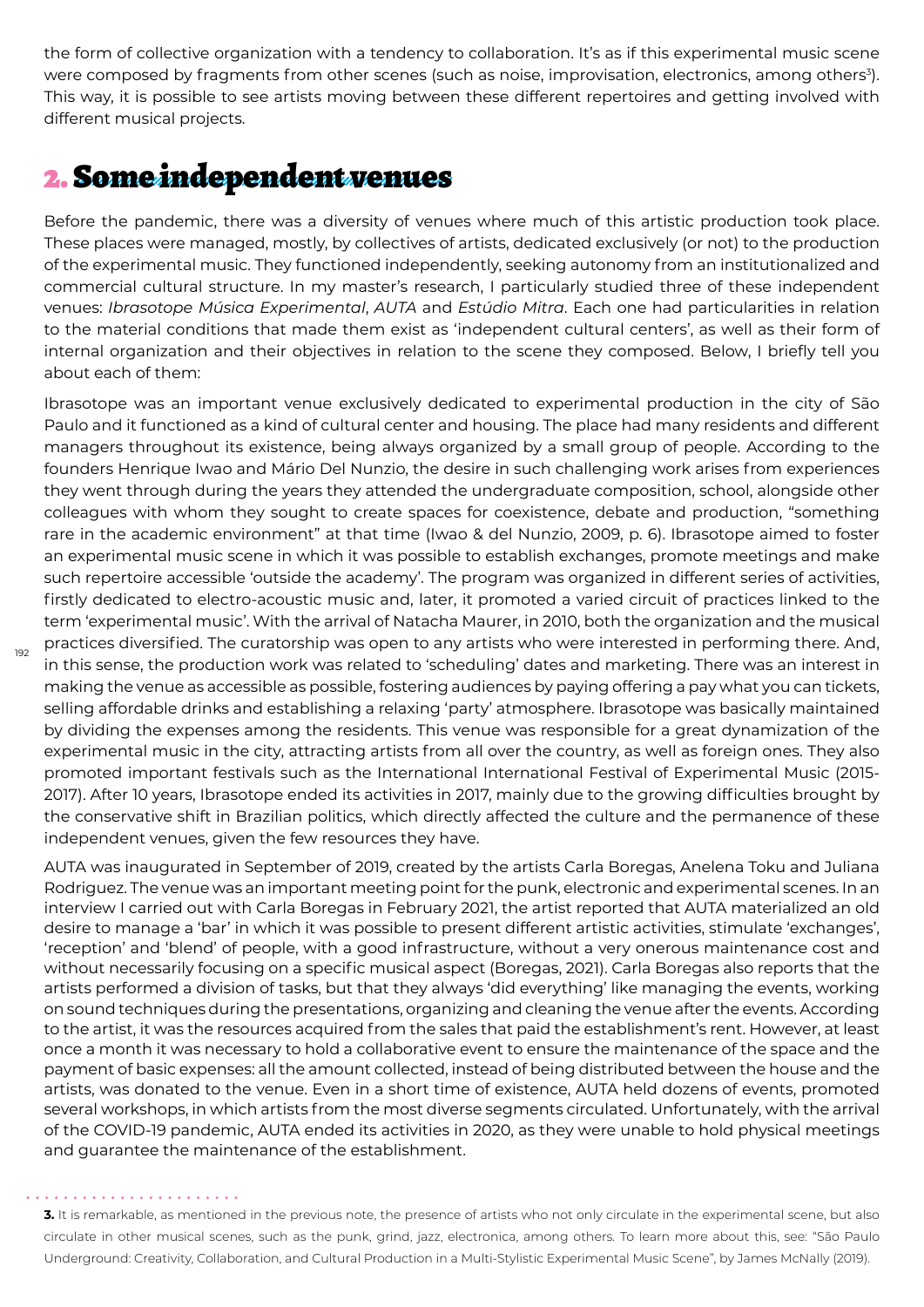*Estudio Mitra*, in turn, started functioning as an ordinary studio, offering recording and production services. It is an old and 'informal' project by the artist Igor Souza and his partners. To the extent that Souza – the main articulator of the space – saw the possibility of becoming a sound technician, he began to dedicate himself to the area. It didn't take long for the venue to open up for performance nights, in the year 2018. In an interview given to me in October 2020, Souza said that the initial idea was to "bring people together to talk, listen to music, play and form a collaborative network". Despite being managed only by him, the studio's events have always featured collaborative productions, together with friends and partners of the Estudio. The tasks division at the events was always quite informal, since there was no basic structure as 'cash register' and 'bar counter', as it is common in places dedicated to musical performances. Estudio Mitra, as well as most of the independent spots dedicated to the experimental music, has always organized the events according to its own resources, dividing all costs between the organizers. The technical services provided by the studio was also used to guarantee the events. Igor Souza says that part of the drinks and food sales were used to "pay those who worked at the event, even if it only covered transportation or their own beer". (Souza, 2020, n/p). According to the artist, there was a project to invest on the physical expansion of the studio space, aiming larger events and renting some of his rooms for rehearsals and filming. However, "unfortunately, the [COVID-19] pandemic and fascism aborted this project" (Souza, 2020, n/p). Venue activities are suspended indefinitely.

#### **2.1. Convergences**

Although they have their own history and link with the experimental music scene, there are several converging points between these venues and what concerns both the way they are organized and the principles they share. It is possible to point out some of the characteristics that seem fundamental to me about its mode of organization: the presence of a certain informality in carrying out its activities, the practice/ethics of doit-yourself (Del Nunzio, 2017; McNally, 2019), an independent and self-managed organization, in addition to a predisposition to an action that always aims to contemplate the scene as a community (Del Nunzio, 2017).

I believe that these aspects are objectively present for two reasons that, in a way, complement each other. The first of these are the socio-political-economic conditions<sup>4</sup> in Brazil (and, of course, those specific to the city of São Paulo) and the way in which their power is able to interfere in the artistic activity present in the country, both regarding to the establishment of a field that is institutional (a market that absorbs workers, an industry, the role of the State in this environment, the way in which they are established, etc.), and regarding to the value of the artistic activity for Brazilian society (how the figure of the artist is valued, the presence of differentiations between 'professional' or 'amateur' artistn/practices, the discourses that classify and legitimize these categories, among others). The second is more related to subjective aspects of the participants and which, in my view, are common to some musical scenes, such as, for example: the sharing of ethical-political principles and the production of an individual meaning through identification with a specific artistic community or practice; the search for alternative ways of existing in the world, producing art and articulating collectively.

Material and ethical conditions allied to the political positioning of these artists in the field in which they work (artistic practices that identify with an 'underground' or something outside an official/legitimate art) feed the dynamics present in this scene, which range from practical and objective management activities of a given venue/collective, to the way in which social bonds are established, in addition to the relationship that these artists have with their own artistic productions. Evidently, the aforementioned conditions also suffer the interference of the operation of these artists in the scene, since they also have the power to transform these conditions - which can occur in different ways, for example, through the occupation of spaces in the city, the own strengthening and expansion of the scene and the link between its participants, the projection of artists in other artistic spaces (including institutional and commercial) and political activism.

193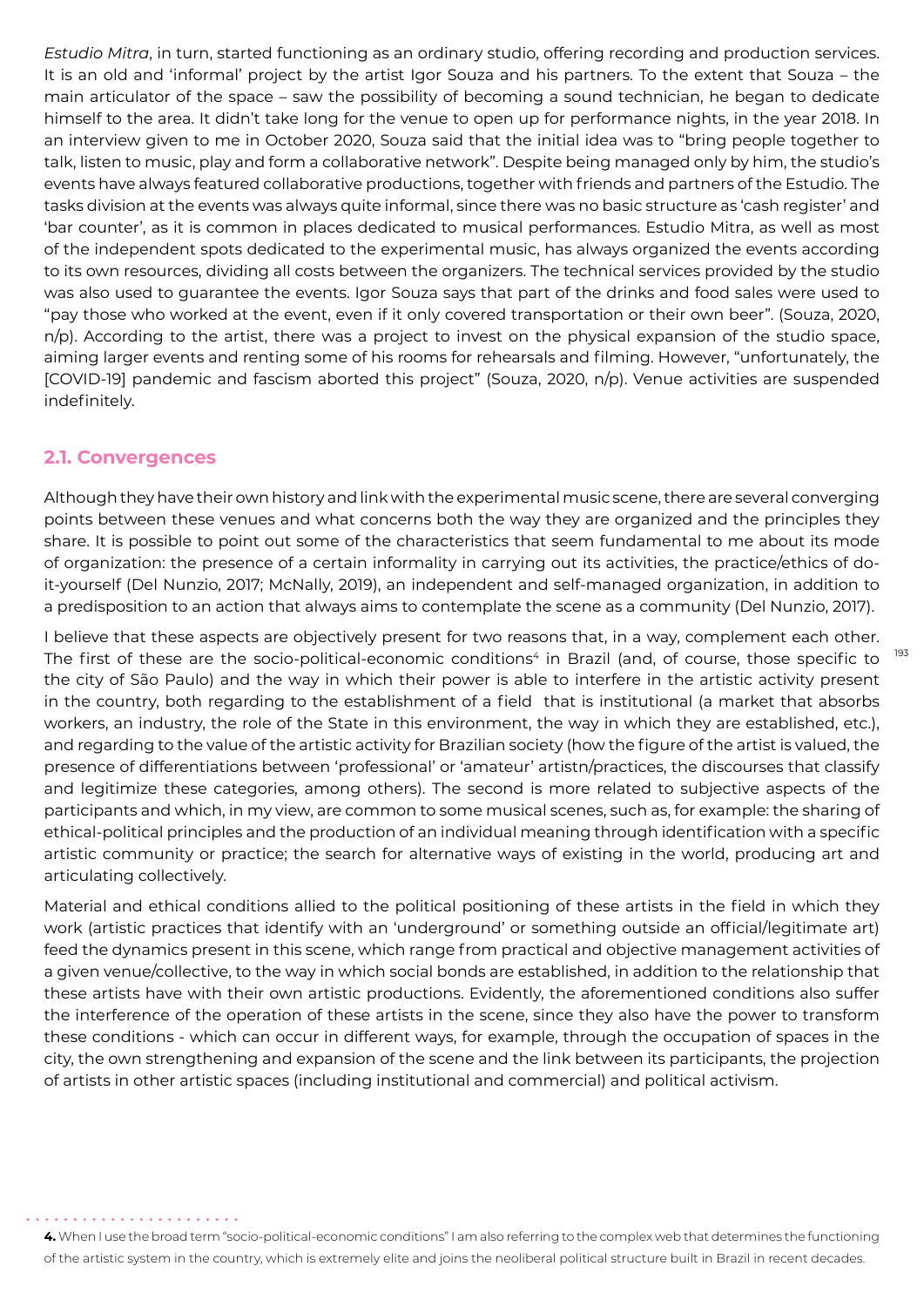### **2.2. Self-organization and place**

Forms of independent self-organization always bring difficulties, since they are modes of cultural and social articulation that seek to propose alternative modes of existence to homogenizing artistic and cultural systems and thoughts. In São Paulo, these difficulties, in large part, may be related to the intrinsic characteristics of the city, such as its high cost of living and its excluding geography. Although the 'Brazilian'<sup>s</sup> experimental music scene works under similar conditions, we cannot ignore the considerable differences between each state in the country, both in terms of access to public policies and federal investment, and in terms of their cultural singularities. When we talk about a scene like the one in São Paulo, we are objectively talking about an experimental scene taking place in one of the most populous cities in the country, one that receives the greatest financial resources, in addition to having a large circulation and diversity of people. The main venues are rarely established in peripheral areas, although we know that an important part of its regular participants reside in these regions. The fact that these spots are established in the central region of the city (or in neighborhoods where access to it is facilitated) makes the physical access by residents of noncentral regions more complex. Thus, the movement of people through this scene turns out to be somewhat exclusive. Despite this, despite their limitations, these venues and collectives strive to make their artistic production circulate and become accessible, since this scene seeks, as mentioned, to establish other modes of existence, artistic and political articulation.

As we have seen briefly, the venues Ibrasotope Música Experimental, AUTA and Estúdio Mitra had in common the desire to make this experimental musical production viable, either by organizing and carrying out a program of concerts and festivals, or by offering workshops and discussion meetings. Everyone was concerned with 'democratizing' such production, holding events with free or accessible entry. We can observe this desire to spread the practice of experimental music, as well as the intention to create a scene in a magazine published by Ibrasotope, after its first years of operation, in 2009:

*\*Our starting point is the perception that there is a musical production that needs to be presented, enjoyed and debated, and that these practices need to occur regularly so that the body of interested parties can grow and solidify. In addition, the project points to the constitution of a Brazilian circuit of experimental music, in which musicians from different locations can present their work in other cities, to other audiences, making this music circulate and generating different developments (Iwao & del Nunzio, 2009, p. 5)*

None of the projects studied here received any kind of institutional financial support, except when they applied to public sponsorships to hold some events – something more occasional than recurrent. Basic maintenance costs have always been guaranteed by the sale of drinks in informal 'bar services' established at the venues on the days of presentations, or by dividing the rent and bills between the space's residents (in the case of Ibrasotope) or articulators of the collective (such as AUTA and Mitra).

In one way or another, these spaces always sought to avoid onerous bureaucratic requirements, for example, taking advantage of associations with other members of the collective that could allocate the project on properties belonging to family members or acquaintances (such as Ibrasotope and Estúdio Mitra) or avoiding situations such as signing a rental contract (in the case of AUTA):

*\*We already came to the issue that it was not easy to maintain and we were experimenting. For us to be able to get rid of it [from AUTA], taking out the money invested in the equipment, it was an easy scheme. [...] When the pandemic came, 'boom': in one day, we made all the moves and it was over. It was really a 'temporary autonomous zone'. (Carla Boregas, during an interview on February 16, 2021, n/p)*

It is possible to affirm that these undertakings were made possible by the strong presence of a do-it-yourself attitude, since such collectives started their activities informally, without prior knowledge of how to manage a cultural venue or produce a musical event, no interest in 'institutionalizing' and 'professionalizing' their

**5.** I use this term with care as it is very complex to speak of an 'experimental Brazilian music scene'. Generally, the reference that one has to an 'identity' of experimental music performed in Brazil is that located in the southeast of the country, especially in the states of São Paulo and Rio de Janeiro. Reducing the production of Brazilian experimental music to just this region is to erase and exclude very important productions carried out in a country as vast and multicultural as Brazil. Therefore, I speak of 'Brazilian' only in relation to the possible similarities that may exist between the different experimental scenes present in the country.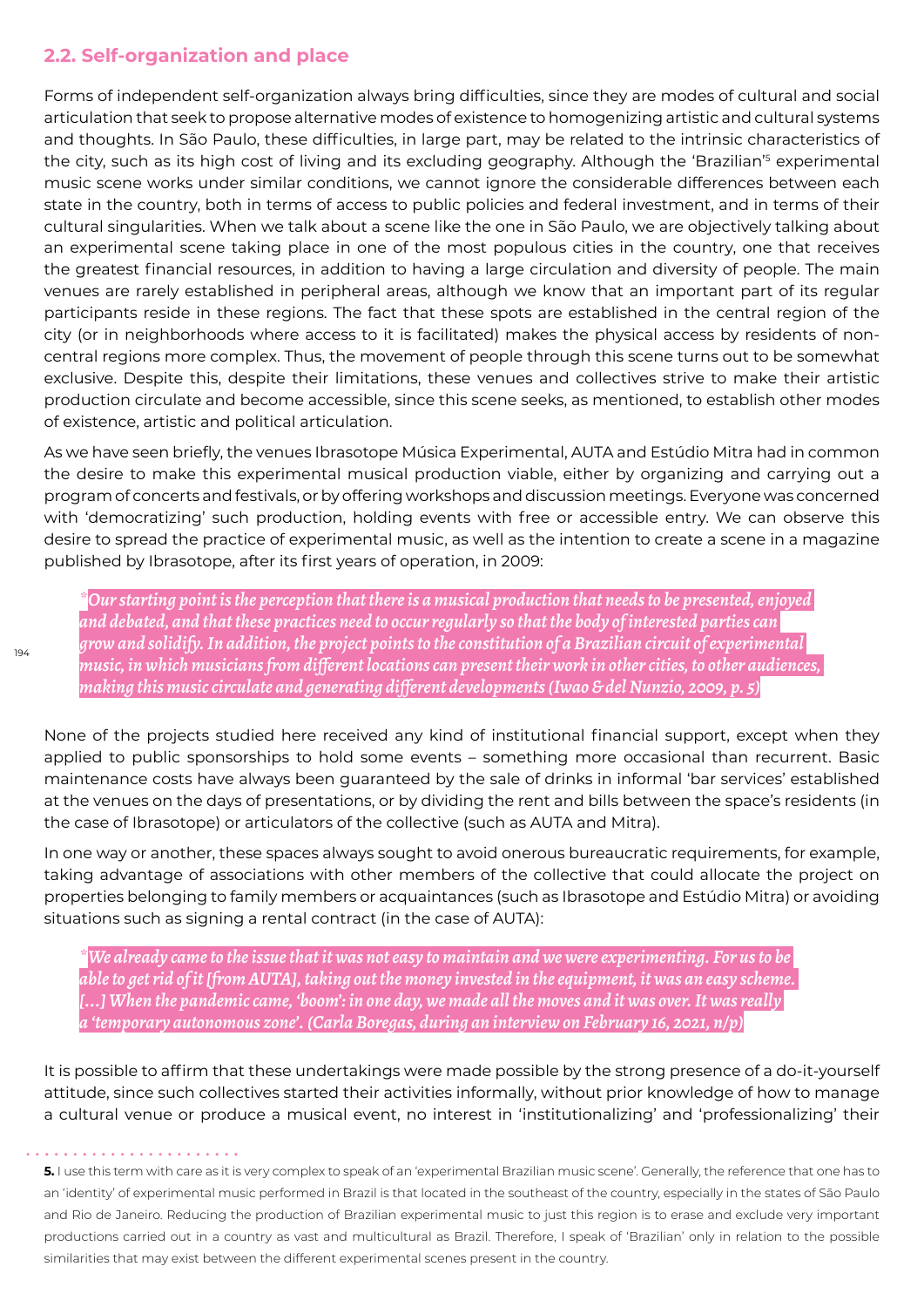activities. They are venues organized by artists who had the desire to find ways to be able to exercise their artistic productions freely, without meeting the demands of institutionalized musical environments and/or linked to a mainstream, to find other artists with the same interests, proposing other forms of relationship in the community.

A few years before the pandemic, the political and economic context in Brazil changed, especially after the impeachment of President Dilma Roussef in 2015. This event can be considered a watershed in Brazilian democracy, as it was a result (and also contributed to the aggravation) of a conservative shift in the country. The rising fascism, together with extremely neoliberal economic policies, made the life of certain social sectors precarious. When it comes to the artistic field, several political persecutions, as well as cuts in public services, combined with the demoralization of the artistic class by conservatives, resulted in the weakening of independent articulations such as that of the experimental music scene in São Paulo. Thus, right before the health crisis, the venues as well as its participants, were already having difficulties to continue with their projects.

## 3. The pandemic and virtuality

As in any artistic field in Brazil, the pandemic has complicated the performance of the experimental music scene. Since March of 2020 (when the pandemic forced us to establish the first attempts to lockdown in the country), live presentations and face-to-face meetings have been suspended, the difficulty of subsistence through artistic activity has worsened, as well as the bankruptcy of important concert houses. For a scene that finds its form and strength associated with its place (Bennett & Rodgers, 2016) and the encounters established in the urban space, the pandemic meant a considerable disruption of these bonds and relationships, which were of enormous importance for its functioning dynamics, exchanges knowledge and artistic production. As mentioned, Ibrasotope had already ended its activities in 2017, largely because of the difficulties of acting in the cultural field as an independent collective. AUTA, on the other hand, was forced to close its activities in the first months of the pandemic, handing over the leased place to its owner. Not only AUTA but also other venues that I did not focus on in this research had to cease their activities because they were unable to afford to maintain their basic costs during the quarantine periods. The difficulties in keeping important venues active, as well as the material capacity of the participants to continue producing, predates the health crisis. According to Gabriela Nobre, from Música Insólita label, the pandemic only intensified problems that already existed:

the pandemic threw a shovel of lime in venues that were already struggling hard to survive, essential places, concert halls essential to the functioning of the scene. [...] The places that were closing, after all, why did they close? What was already a problem? What is exposed by the pandemic? (Gabriela Nobre, during an interview held by me, on December 18, 2020, n/p)

That is a fact the pandemic did not cause the venues to close, but it aggravated existing difficulties that these collectives had as proposals for independent and underground articulation. Despite this, the experimental scene migrated more intensely to social networks (which were previously used for communication and dissemination of events). Early on, it was possible to notice a certain hyperproductivity, in addition to the emergence of relatively new situations in the scene: many live sessions transmitted by different artists (which consisted of conversations, interviews and presentations); some labels dealing with high demand from artists looking to release albums produced during isolation; series of online performances and festivals took place;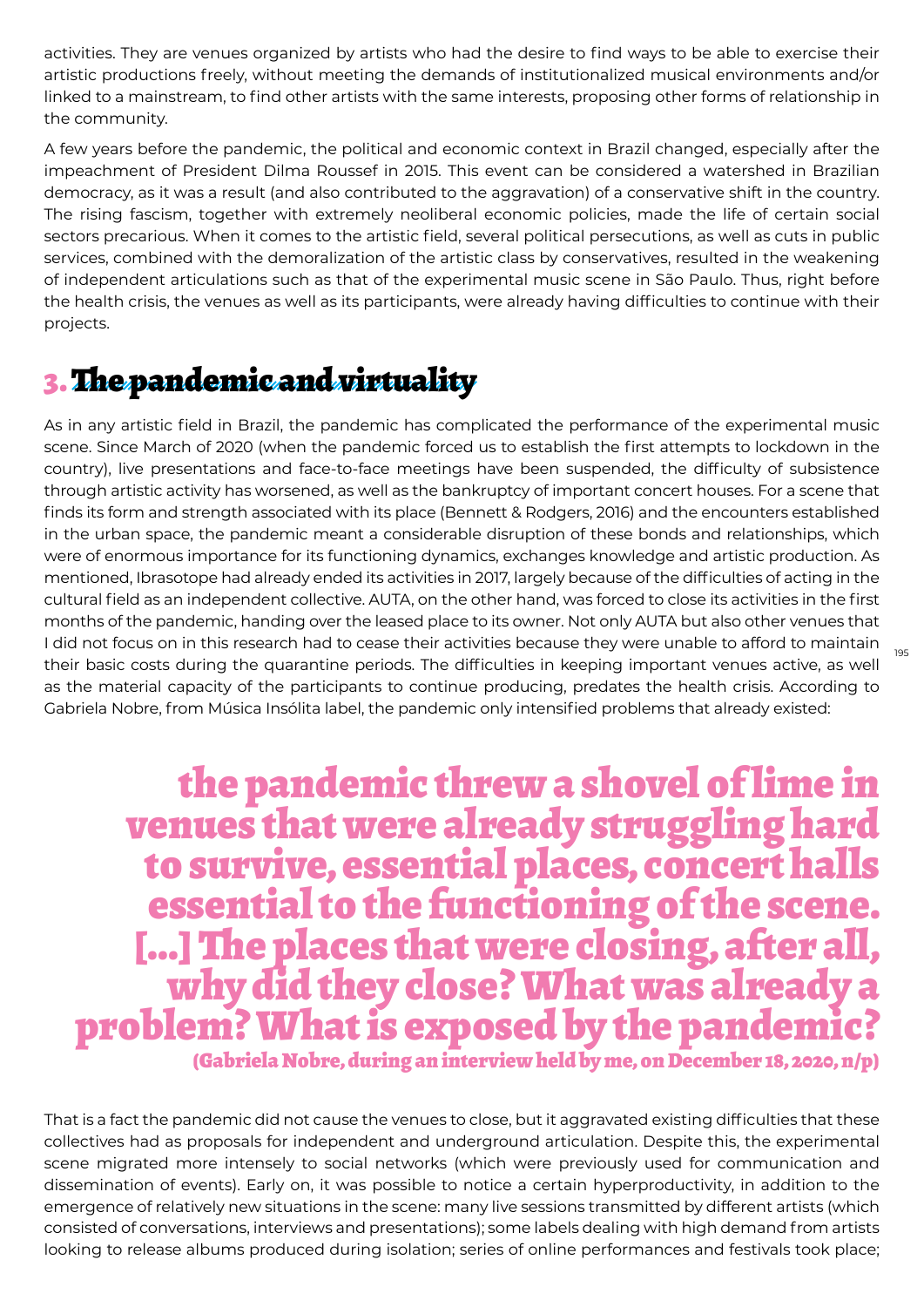discussions arose around performing improvisations through streaming, as well as technical difficulties with the available platforms, the latency of audio and video transmission, the oscillation of connections; there was a certain shift from productions to video through video art and video performances; among other dozens of activities that we were able to follow. Evidently, in the midst of all this, there were those who did not have the mental conditions to produce absolutely anything, or did not want to adapt their work to the available media, or who were just looking for ways to readjust to daily life – staying at home or working outside of it.

It is important to highlight the activity that some groups have been establishing during the pandemic, via social networks. An example that I followed closely is the *Frestas Telúricas* collective. This collective took shape from the organization of an online live event with the same name, around May 2020. Some artists from different states of the country came together to organize this endeavor, organizing themselves informally through a Whatsapp's group. The initiative reverberated positively and several other artists in the scene proposed both to perform at online events and to organize the group. These events have been broadcast on the Youtube platform, in monthly editions, lasting about three consecutive days. Video-performances, improvisation, recorded show and video art are transmitted by streaming. For many months, *Frestas Telúricas* had the collaboration of a few dozen artists who gained prominence at some round tables on experimental music and sound art festivals in Brazil, such as the CHIII Festival of Creative Music and the *Festival Novas Frequências*. These festivals, in turn, also encouraged the scene during the pandemic, carrying out unique editions entirely online, also proposing new formats of presentations through audiovisual works, organizing debates and seminars about the current conditions of the scene functioning via social networks.

As it is common in music scenes<sup>6</sup>, virtual performances were already part of the scene, as social networks have always been an important means of connection between artists from different parts of the country, in addition to the main means of disseminating performances and releasing records. However, the pandemic demonstrated that, although the experience of live encounters and physical venues cannot be replaced, social networks have always played a fundamental role, perhaps more fundamental than imagined: as for many other areas of society, access to the internet and technologies was what made it possible to maintain many activities that had to be suspended in "live" social living spaces.

### 4. Some first thoughts

It is natural that venues that were previously maintained with some difficulty through the self-organization of collectives or that depended on the consumption of services, quickly succumbed to the period of isolation in quarantine. There will be no other alternative than the willingness of the collectives to raise other places when it is appropriate. Until then, it is essential not to lose sight of the importance of self-organization aimed by the collective, since this has been one of the most essential pillars for the existence of this scene. However, in order to overcome the problems that existed before social isolation (such as the difficulty of keeping venues and independent experimental productions), perhaps this scene still needs greater political articulation, so as not to be exhausted by the difficulties imposed by more mainstream cultural structures and to continue their independent venues and activities.

The obstacles in holding physical events, in a way, keeps in suspension several important social dynamics, which are established by the meetings that used to take place in concert halls and venues where experimental productions used to be hosted. On the other hand, the existence of the virtual environment guarantees the continuation of pre-established links and, after all, allows the scene to keep up with some encounters, even if it is in other formats. At the same time, as we see the online festivals such as *Frestas Telúricas*, the expansion of isolated links beyond physical and geographic borders is encouraged, making artists who live in distant states start to create partnerships, organize festivals together and contribute so that the scenes of each state are known and active. However, these interstate meetings were not impossible before the pandemic, although the physical and geographic distances of a country like Brazil cannot be ignored.

The intense performance in the virtual environment during the pandemic highlights the articulate and adaptive character of this experimental music scene. What makes this continuity possible is not only the mode of collective organization that seeks independence from institutional means, but also the formation of

196

**<sup>6.</sup>** I allude to the proposition of researchers Bennett and Peterson about musical scenes as not only physical and 'trans-local' spaces where musical communities exist, but which also exist in virtual spaces, such as the internet and social networks.